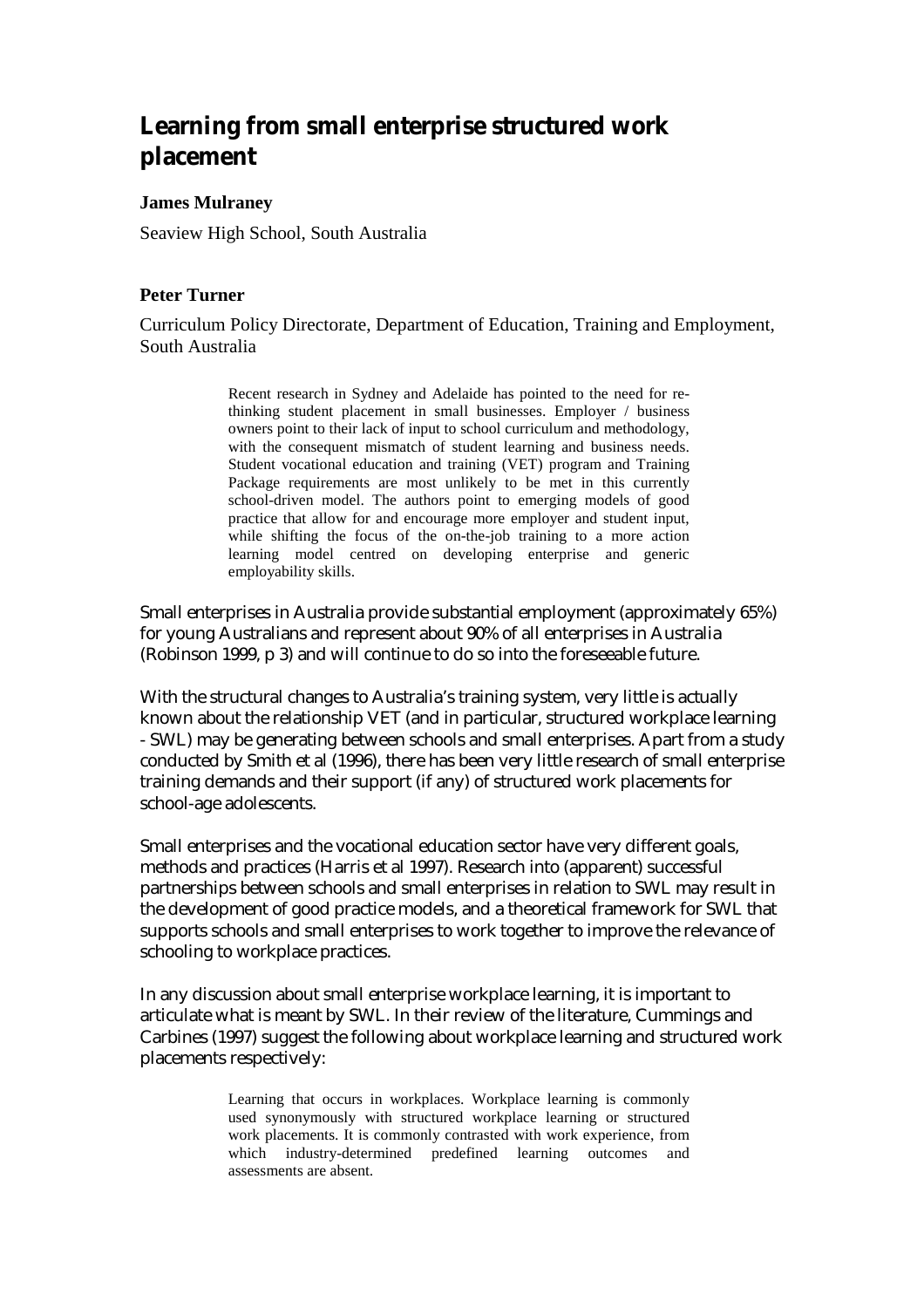Periods of workplace learning in which defined learning outcomes have been set down for students to achieve while they are in the workplace. These learning outcomes commonly reflect industry-defined competency standards. Structured work placements normally require these predetermined outcomes to be formally assessed. Structured work placements are commonly contrasted to work experience, in which industry-determined pre-defined learning outcomes and assessment are absent.

#### A more detailed definition comes from MCEETYA (1997):

There are a range of stakeholders in the delivery of structured workplace learning to secondary students. At the state/territory and national levels, stakeholders include ITABs, industry associations, area consultative committees, education authorities, while at the **local level** the immediate stakeholders are employers/workplace supervisors, schools/providers, program coordinator and industry-education advisory committees.

# **Methodology**

The research was conducted in small enterprises and schools in South Australia (SA) and New South Wales (NSW) to ascertain differences and similarities in approach to SWL and the impact of public policy (via public education) in establishing effective partnerships between schools and small enterprises. The study was limited to the metropolitan area only at the request of the National Centre for Vocational Education Research (NCVER). The data collected were analysed to identify 'critical exemplars' (Gibson 1997) of good practice in school workplace learning in small enterprises. These 'critical exemplar' indicators were used to construct the case studies of good practice.

In each state, four high school SWL programs with small enterprises were selected for the study on the recommendation of the respective education departments' response to support schools to be a part of the study. A total of 41 students were interviewed, generally in small groups of three to five students. This method was chosen as the researchers thought the young people would add to each others' comments and provide a better overview of what actually happens than if interviewed in isolation. In discussion, the young people reported being more comfortable with their peers and more willing to discuss a broader range of issues than if they were on their own.

A total of 18 staff who had major responsibility for VET in the schools or who were administering the project which was the subject of this study were individually interviewed. Additionally, where possible, the principals of the schools in the study were also interviewed.

A much larger number of small enterprises were involved in the study. Once a school SWL program involved with small enterprises was identified, the study attempted to interview a representative of each enterprise. On most occasions the person responsible for the supervision of students on work placement was interviewed. A total of 26 small enterprise personnel were interviewed across eight industry sectors.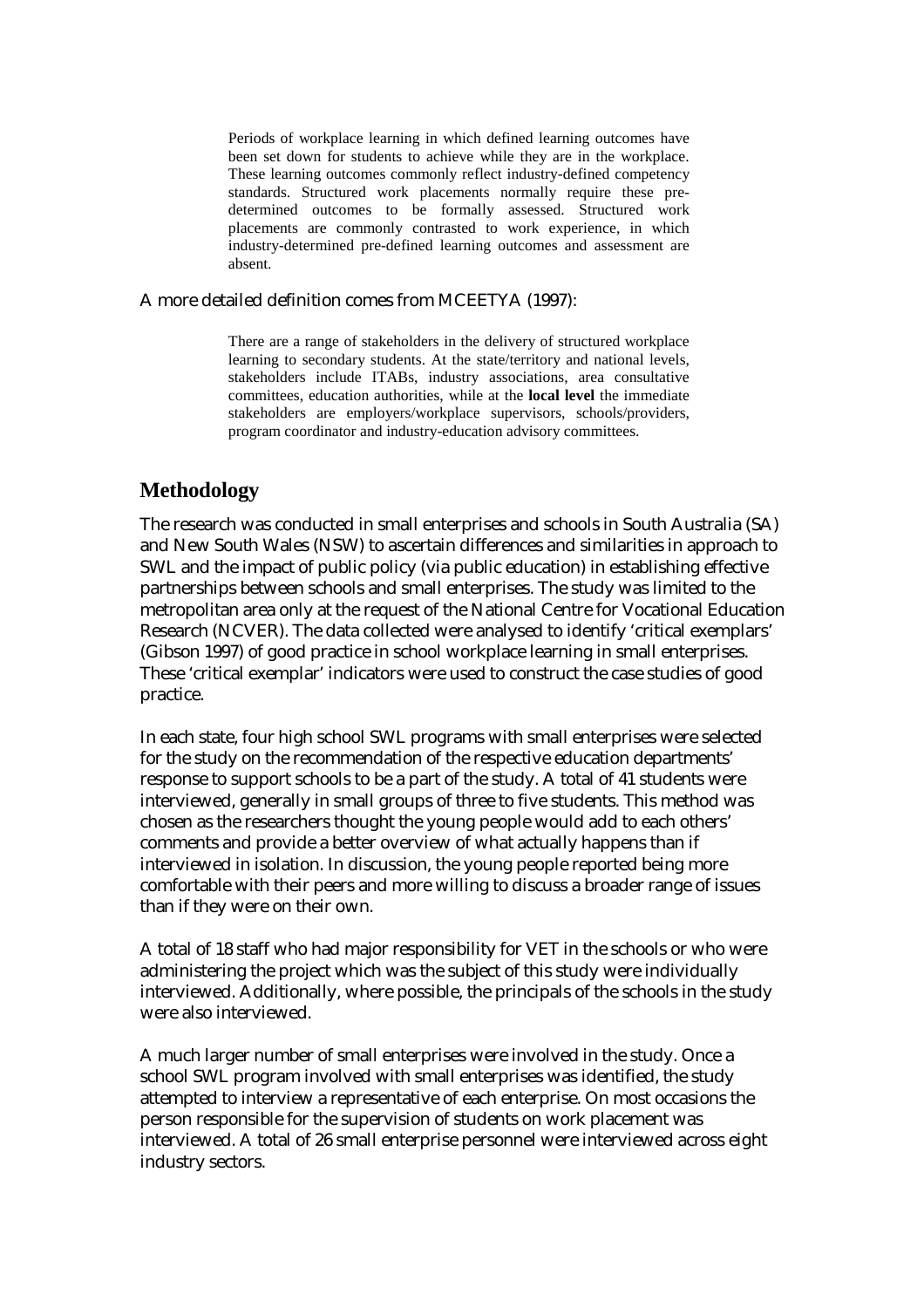# **Literature review summary**

A national and international literature review was undertaken of contemporary (last five years) research and supporting texts and journal articles related to VET in schools – workplace learning projects and exemplars. While the study found much literature related to school-based VET and SWL programs, there is little real connection to small enterprises other than as a site for students to complete a placement.

As Ryan (1997), in reviewing the research literature, put it:

There is a substantial body of literature on vocational education in schools but, while extensive, it is characterised more by pamphlets, pronouncements, manifestos and ministerial statements than by research findings, even in the broadest sense of the term. However, sufficient material of substance exists to identify some firm conclusions and a range of emerging issues.

The literature reviewed in relation to SWL identified a diversity of emerging issues**.**  Roberts (1994) talks of mentoring as a methodology for small enterprises to combat youth unemployment and to ensure a greater take up of small business careers by such young people. Childs (1997) builds on this approach by proposing learning partnerships where small enterprise work is seen as curriculum and all participants are learners who mutually benefit from pooling their competence and experience. A strong cyclical impact in work-based entry level training on trends in skill formation is identified by Lundberg (1997).

Roberts (1995) adds to the work of Connell et al's *Making the difference* (1982) in finding cultural reproduction to be evident, particularly where school and family values match. Importantly for this research, he indicates an emerging role for workplace learning as an intervention stratagem reaching both reproduction and economic effects on working class youths who don't fit the system.

The career pathways approach of Cowan (1996) argues that business and educators should work together to help teachers bring workplace relevance to their classrooms and provide lessons developed by both. Bagnall (1996) takes this further in a research project on workplace learning within small enterprises in the field of tourism, with an analysis of the nature and ethical implications of embeddedness (as education and training) in the workplace, arising from contemporary convergent influences.

Competencies within workplace knowledge are a feature of research by Bevan (1996) to identify workplace skills and knowledge required by small enterprise owneroperators in the tourism-hospitality field. Middleton **(**1996) discusses the extent to which problem-solving competencies are generic and applicable to all workplace settings, while Kanes (1996) argues that generic competencies within workplace vocational knowledge are bound to specific contents**.** Cumming and Carbines (1997) discuss connections and relationships established between schools and their communities and argue that such projects have a potential to influence the wider context of community development, and on a much larger scale. Bringing the community into the school, authenticating learning environments beyond the school and generating new forms of partnerships will require ongoing school reform.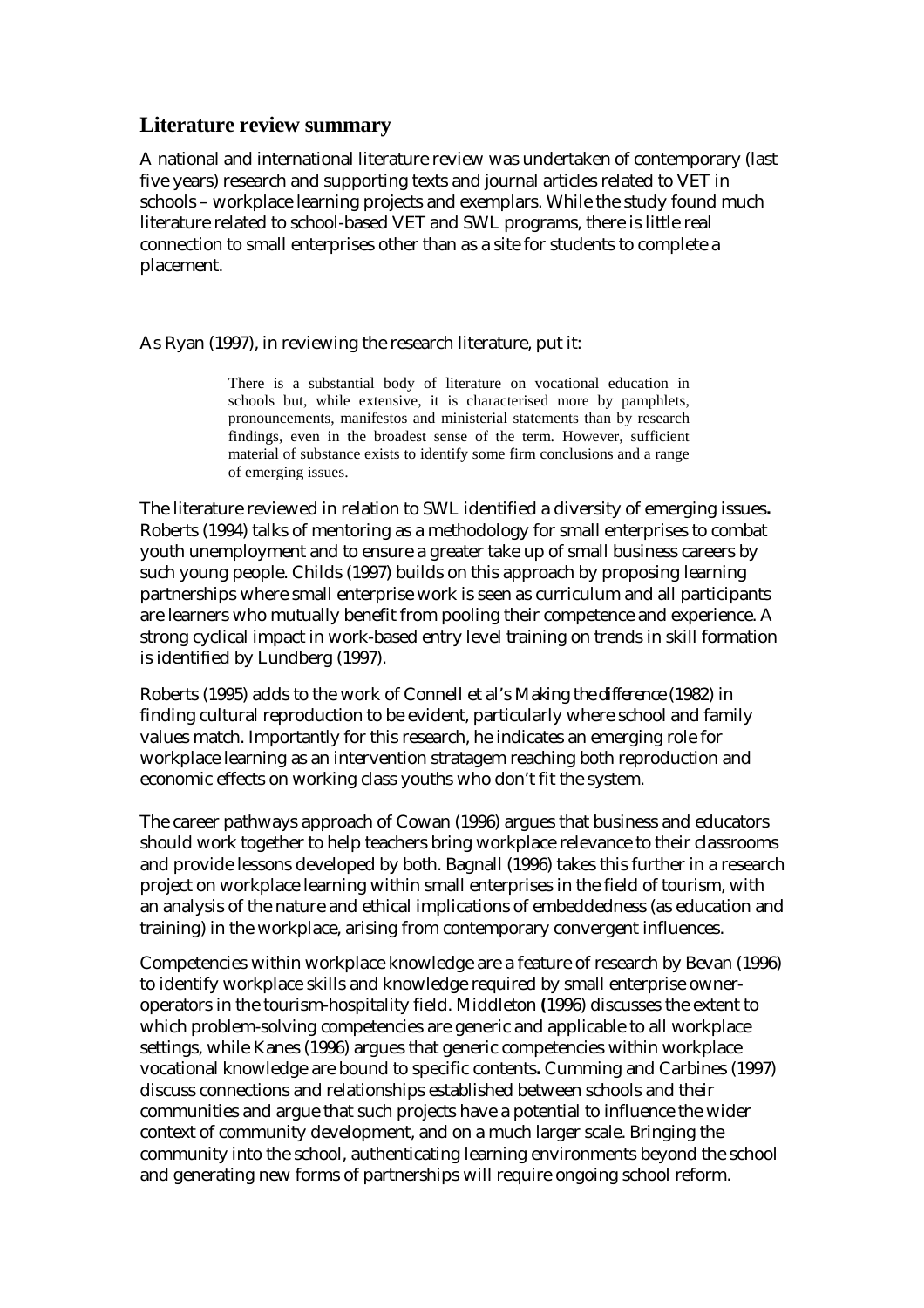Morgan (1994) articulates that small enterprises' chief concern is to recycle their current workforce and not to participate in school-to-work transition programs. Employers cite the lack of appropriate screening, the need for greater application of skills required by employers and the need for greater flexibility to improve the incentive to study for non college-based students. A second study by Morgan (1994) found employers praised the quality and contributions of young workers.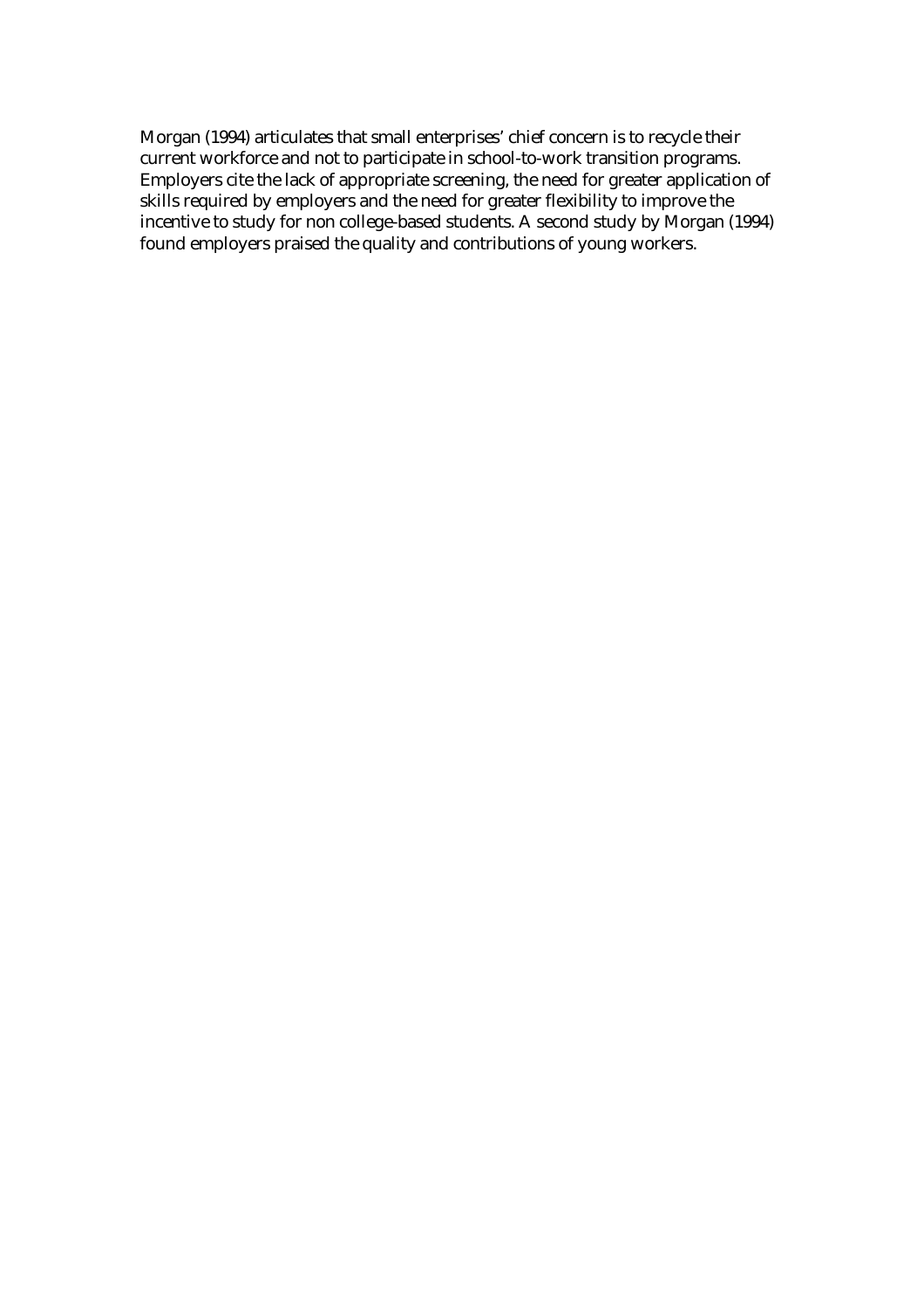Childs (1997), and to a lesser extent Kelleher and Murray (1996), refer to action learning as another response to what small enterprises need in workplace learning. Childs suggests a very different view of curriculum from that defined by schools, and points to a much more challenging and potentially rewarding model that would require a closer relationship between school and the workplace. She also discusses a Certificate III in Business New Enterprise Formation that uses action learning as a basis for enterprise development. The certificate is action-based rather than curriculum-based learning, and builds in small business real time and real contexts as an 'implicit rather than accidental philosophy of the learning program'. The certificate is the first of its kind in Australia and creatively interprets national qualification standards.

In Australia, the Australian Student Traineeship Foundation (ASTF) has published a variety of descriptions of school industry programs (for example, Ainley and Fleming 1997). Athanasou (1996) discusses the Australian experience:

> School-based cooperative vocational education in Australia is of recent origin and no more than about six years old. It involves structured school and work programs that allow students to learn in occupations related to a field of study and attend school during the same time period. This combination of school and work has evolved:

- (a) in response to significant changes in the efforts of students completing secondary schooling
- (b) as an attempt to foster experiential learning
- (c) to help young people learn specific skills and knowledge related to their course work; and

(d) to assist them in order to qualify for a full-time job or further education.

He also recognises that there are two noticeable differences in Australian schoolbased vocational programs from overseas experiences. Australian students attend workplaces voluntarily and they are able to access dual accreditation (that is, state secondary certificates of completing high school and industry-specific training qualifications).

Wyatt and Rush-Matthews (1996) point to the need for more substantial and detailed research to enable a clearer picture of small and medium enterprise (SME) demand for training. They also illustrate the lack of sensitivity to SME needs shown by training providers. Smith et al (1996) agree that there is little industry-specific knowledge of SME training needs and that there will be a wide variance in the requests for support depending on industry, economic cycle and individual SME age and development criteria. Harris et al (1998) confirm the very different goals of small enterprises and educational institutions, while pointing to the need for publicly funded VET providing institutions to build closer partnerships with small business.

The Karpin Report (1995) provided an overview of literature since the 1980s, describing why small business is resistant to training and the failure of training providers to meet its needs. Amongst the reasons were the fact that training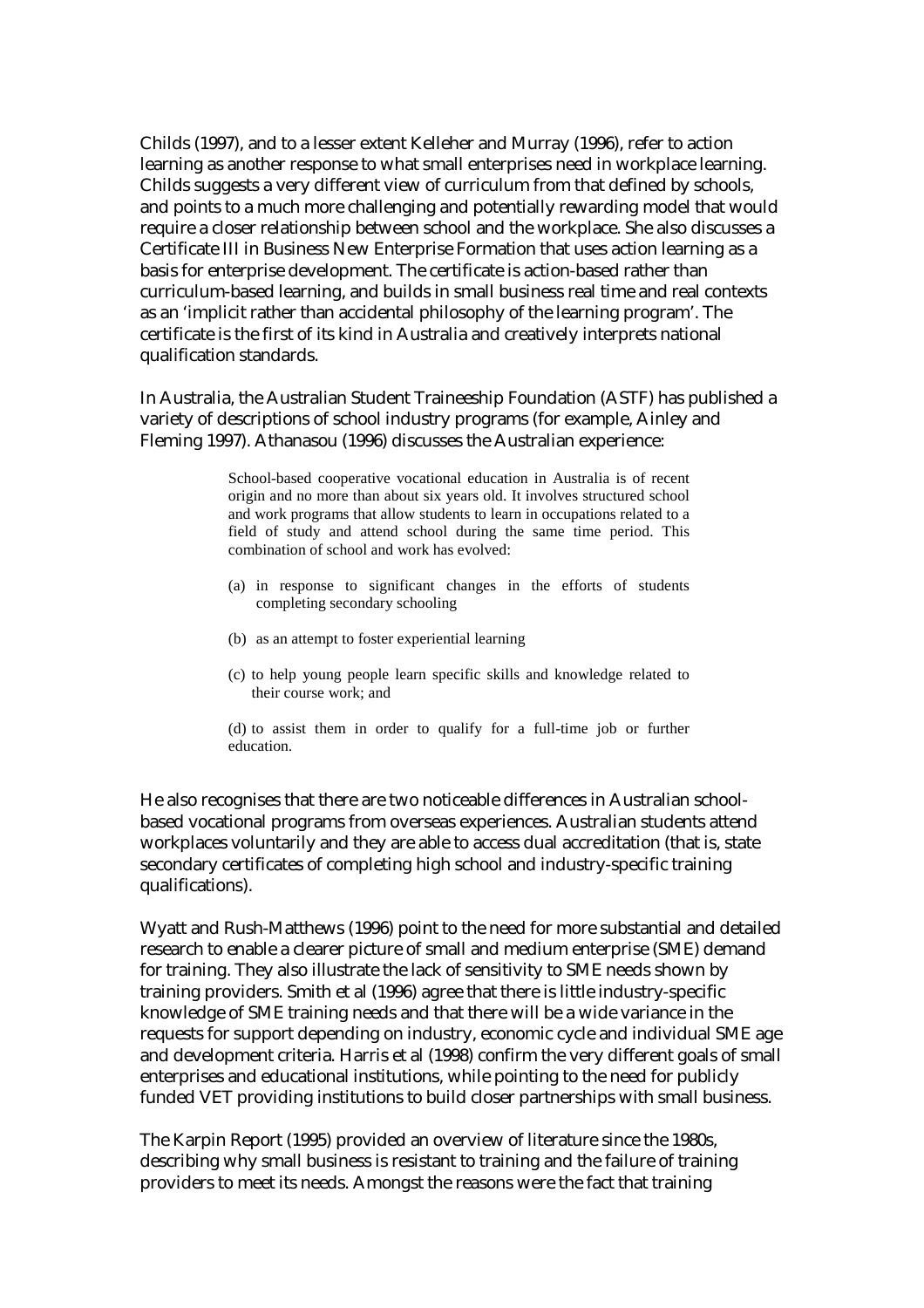programs were too general and not targeted to small enterprise needs, small enterprise lacked conviction that training was useful, and the usual issues of time, quality of training and cost (Gibb 1997).

A case study of an Australian example is that of Patterson (1992). The study emphasises two points of focus: credit transfer arrangements for Victorian Certificate of Education (VCE) advice programs, and identification of the need for work education and careers advice programs in years 7-10 to ensure that the full range of post-school pathways is understood. In support of this focus, the Taskforce on Pathways in Education and Training (1992) concluded that despite some cooperative arrangements, the sectors of our education and training system operate too much as separate worlds. That separateness, coupled with some industrial, cultural and financial rigidities, means valuable community resources are under-utilised. Change is needed within the sectors as well. The approaches suggested include cooperative education agreements between schools and employers, youth apprenticeships (paid), employer mentoring, integration of work-based and school-based learning, and integration of academic and vocational learning.

# **Key themes from small enterprises**

The range of small enterprises included hospitality, retail, office management, finance, telecommunications, clubs (for example, golf, bowls, service), furniture construction and food preparation. The following key themes emerged from these interviews with the small enterprise employers.

### *Understanding of SWL*

The pressure of 'time' and the 'inability to have worthwhile dialogue' with schools and employer associations (hospitality, telecommunications, furniture construction) were the main reasons put forward why small enterprises were unsure of actually what defines SWL.

#### *Understanding of reforms associated with the Australian training system*

While there is a considerable wealth of information available about the Australian training system, most small enterprises do not have the time to digest it fully or understand their place in it.

#### *Characteristics required by the students*

Small enterprises reported that the characteristics they were looking for in students included: 'a willingness to learn' (all); 'commitment' (service, hospitality, retail); 'a responsible attitude' (hospitality, finance, service); 'motivation' (all); 'problemsolving and cooperation' (hospitality); an 'open and observing mind' (service, finance); 'a strong sense of personal integrity' (service); 'wanting to be there, showing initiative and asking questions' (retail, hospitality); and 'being prepared to work' (all).

#### *Learning*

Whilst employers acknowledge 'the time students are in the workplace limits how much they learn, as does the level of skill they bring to the job initially' (hospitality, retail, finance), they are quick to point out that students 'are successful when they want to learn' (hospitality); 'come with a positive attitude' (service, finance); 'listen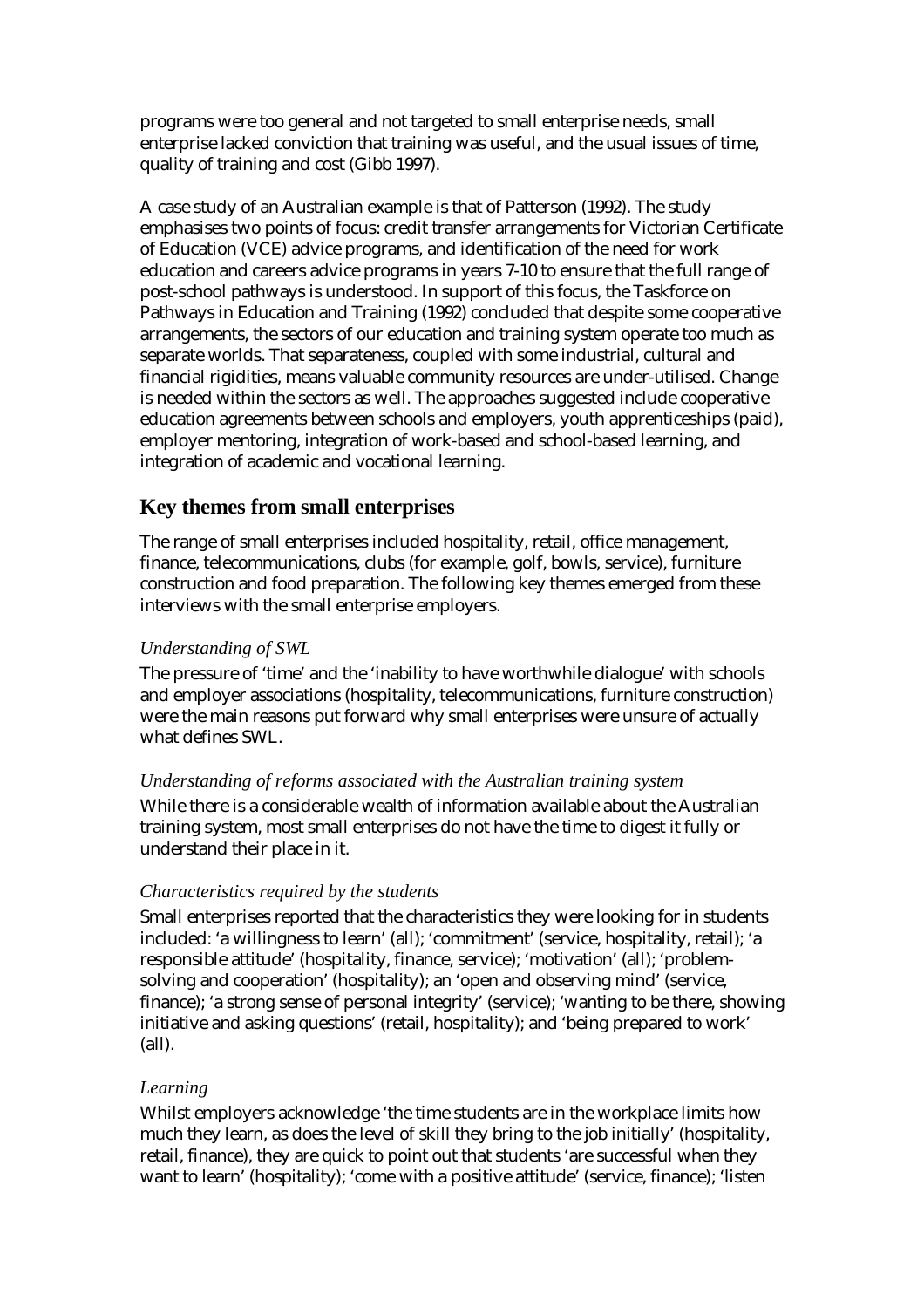clearly to instructions' (furniture construction); and 'enjoy their work' (service). Small enterprises view a positive outlook and a willingness to try new things as fundamentals the students need to bring to the workplace.

#### *Length of time of structured work placements*

Employers commented it was important in the negotiations with school personnel to suggest or recommend the best length of time for the work placement to meet their needs as well as those of students. They thought there would not be one preferred model but that individual small enterprises would respond as best they could.

#### *Benefits for small enterprises*

The benefits for the small enterprises included: 'a recruitment tool' (hospitality, retail, service); 'a sense of community obligation because many kids miss out' (hospitality, service, furniture construction); employers got 'a free look at potential employees' (service); 'students take some of the strain from the day to day workload' (hospitality, service); and it was great 'to have an extra pair of hands' (hospitality). Other employers who 'had difficult personal experiences of their own, felt empathy for the students' situations and were keen to help out where they could' (service, hospitality, retail, finance).

#### *Benefits for students through participation in SWL*

All interviewed employers responded positively about the benefits for students. Comments included: 'hands on experience' (hospitality, retail, food preparation); 'exposure to new work' (finance, telecommunications); 'experience of real life in the world of work' (all); 'understanding of the need for punctuality' (service, hospitality); 'responsibility that comes from working in a team situation is realised' (retail, office, service); 'improvements in attitude toward work and achieving goals' (service, food preparation); and 'an increased realisation that independence is important in the workplace' (service, retail), as workers are not always totally supervised.

#### *Continuing with SWL programs*

Most employers indicated that, despite their limited understanding of the Australian training system (in particular structured work placements) and their belief that benefits mostly flowed to students and schools, they were prepared to continue with work placement programs.

#### *Greater involvement in SWL*

Most small enterprise representatives claimed that greater involvement by them in the establishment and planning of SWL would be of benefit (subject to time constraints), though the advantage was seen to be mostly to the student or school.

# **Key themes from schools**

The researchers consulted with two different sets of stakeholders within the eight participating schools in NSW and SA. Students were interviewed in small groups to facilitate open dialogue and support, and add value to the comments of each other. School administrators (eg principals, VET coordinators – both regional and schoolbased) were interviewed individually. A range of themes emerged from the research and the following is a summary of the findings from the school perspective.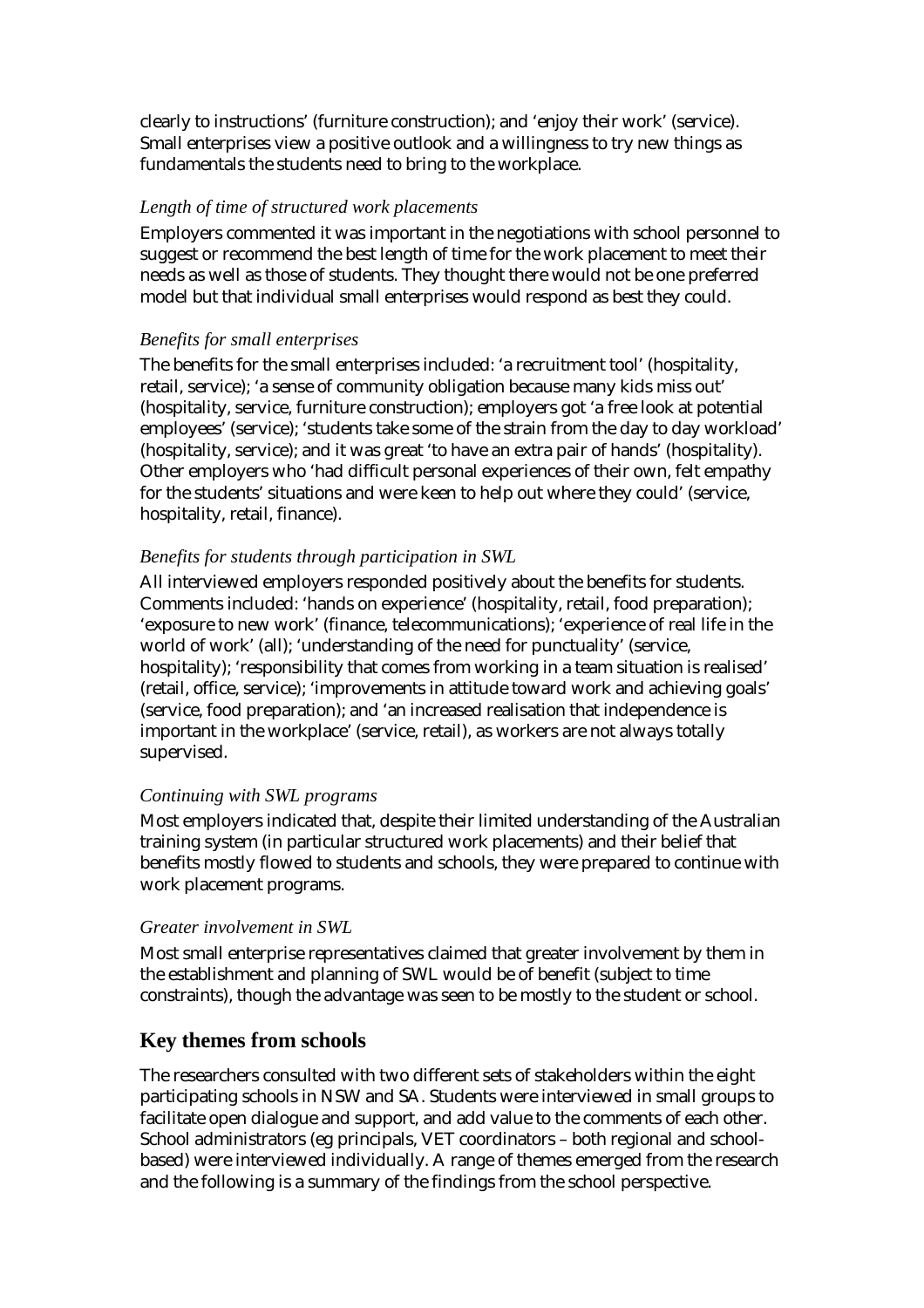#### *Strong interest in vocational education and training*

School administrators in both states strongly believed in vocational education programs and were keen to take up any new opportunities for increasing their students' exposure to vocational options and structured work placements that were directly relevant to their students' courses.

#### *Impact of the introduction of vocational education and training in schools*

VET is having a significant impact in schools. While much of it has been positive there are also indications of concerns. Administrators in both states indicated 'change in schools was shufflingly slow, with the existence of real structural impediments to change'.

#### *Structured workplace learning is different from work experience*

Both school administrators and students generally agree that SWL is far better than the (older) notions of work experience.

#### *Priority given to SWL*

The negative views expressed by school personnel were about status, legalities, time and difficulties in managing students. On the positive side, schools reported that 'structured workplace learning was seen to enhance the image of the school in the community'.

#### *Positive learning experiences*

On the whole, students reported positive learning experiences whilst on structured work placements.

#### *Lessons learnt by students*

Students reported on lessons they had learnt from their involvement in SWL. Their comments strongly reflected that the key lessons were about workplace relations rather than technical tasks.

#### *What employers are looking for*

From the school perspective, the prevalent belief is that employers are looking for people who are 'flexible'.

#### *Schools' contribution to SWL*

In both states, school personnel strongly believed that schools were making a major contribution to the development of SWL in their communities.

#### *Impact of log books*

Both students and teachers believed that logbooks provide structure to VET and provide a focus to small enterprises on what, and how, to assess students. Students were impressed with the logbooks and thought they provided the structure that employers wanted and the articulation of the steps they needed to follow to be successful. Indications of their support of the log book are reflected in the following comments.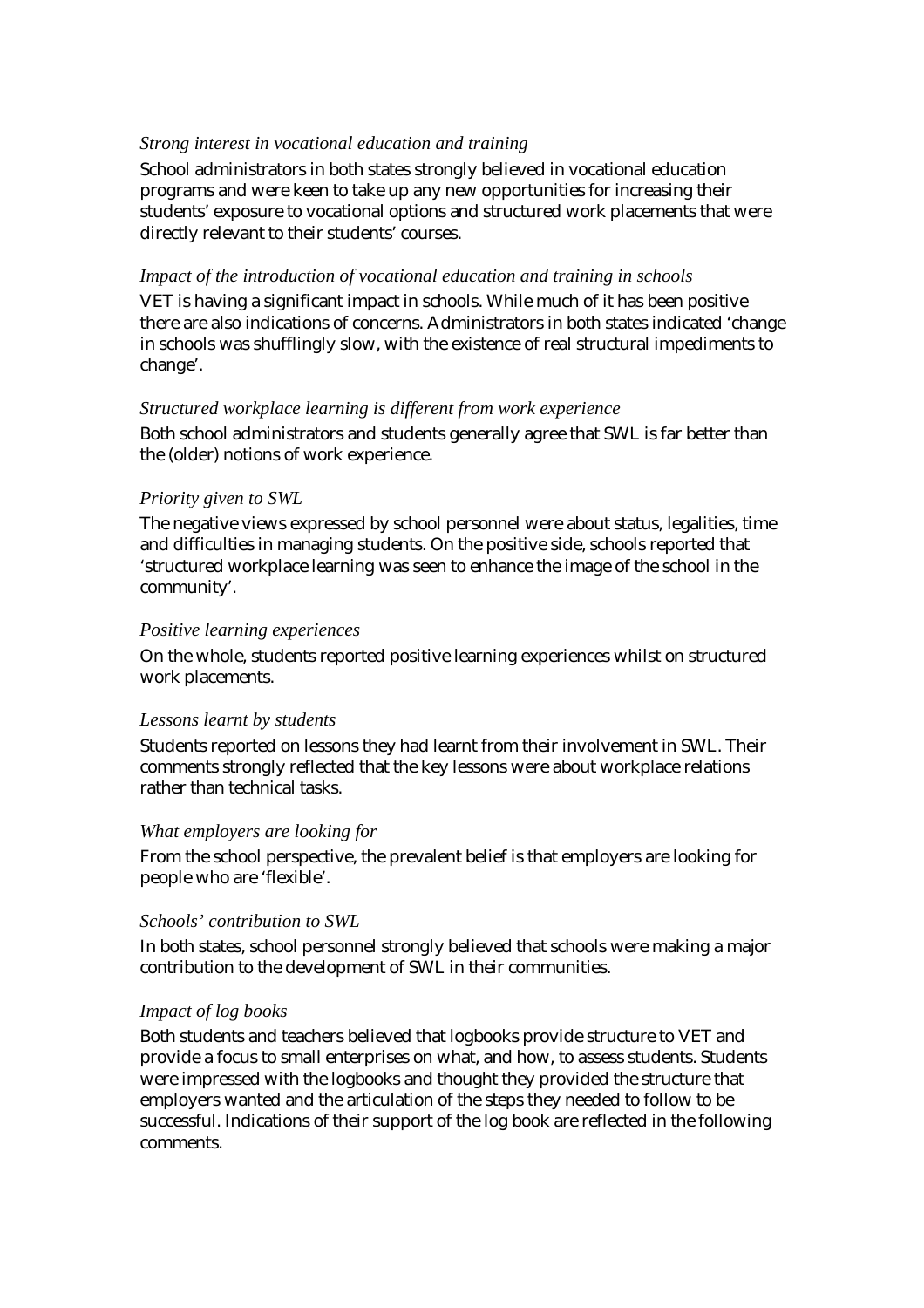#### *Negative learning experience*

Although students were generally positive about the learning experiences of SWL, most of their negative comments are related to repetitive tasks, narrowly based opportunities, or inappropriate placements given student interests or prior work experiences.

#### *Barriers to overcome*

School administrators often felt frustrated with small enterprises whom they believed still saw work experience as the desired outcome. Despite efforts to teach/convince employers about changes in the training system, it seemed entrenched views were hard to move forward.

Schools have a strong interest in VET and believe it has had an impact. They also recognise they have a long way to go if SWL is to be a major priority of academic and vocational courses. While schools continue to use work experience, there is a growing need to educate their staff, and personnel in small enterprises, to move into SWL with its focus on learning and work competencies.

# **Case studies of good practice**

Information gathered from the many workplace learning situations was analysed and synthesised into three exemplars illustrating different aspects of good practice.

# **Exemplar 1: Information technology, small business and school links project**

The foundation of this exemplar is a recognition of three factors. First, small business often does not have the skills or knowledge to understand or apply new information technology applications to its operations, and that in the day-to-day operation of the business there is not the time to learn these skills when under the pressure of running the business. Second, there are a number of information technology applications that can be applied to small business to enhance its profitability and to modernise the business. The ramifications of enhanced profitability may result in new employment possibilities being opened up. Third, schools have students who have well developed information technology skills in a range of applications that are relevant to the successful operation of a small business enterprise. These students would therefore benefit by the application of these skills in a real work environment and, through a process of also understanding the operation of small business, would improve their employability in the labour market.

# **Exemplar 2: The brokerage model - informing the theory and practice of VET**

A project has been established as a regional pilot to broker workplace learning and VET between the schools and small business. The project has a mix of staff from small business and education backgrounds. The intersection of the skills and backgrounds of the staff creates a dynamic work environment, where understandings are further enhanced and where it is possible to create new strategies to further workplace learning. At the local and regional level, the project is working to forge partnerships between the schools and small business enterprises.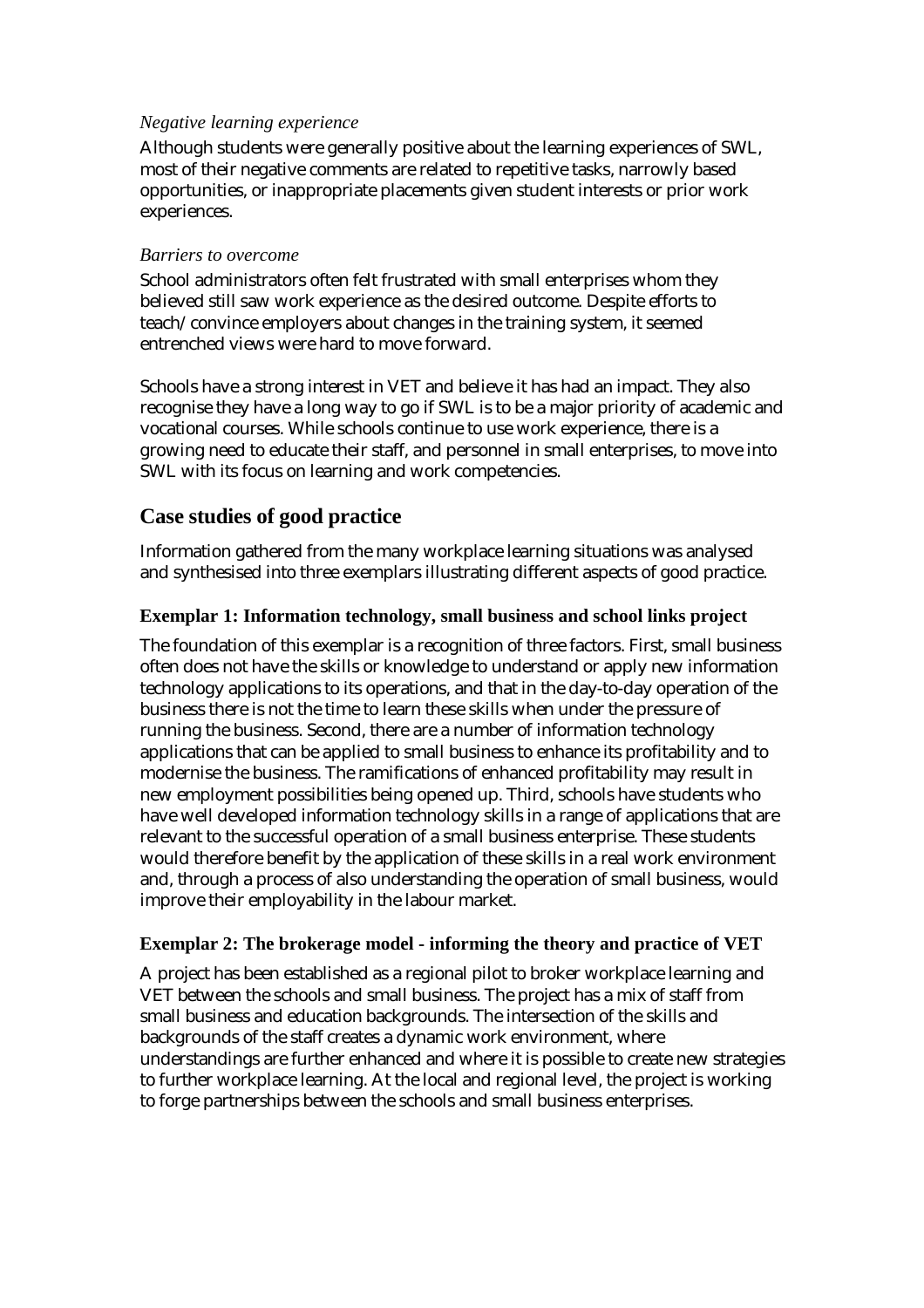# **Exemplar 3: Partnerships - VET and small enterprise training**

A community has forged a formal memorandum of understanding between schools, TAFE and small enterprises. The aim of the partnership is to help young people build the best foundations for the future by providing them with opportunities to experience careers that interest them. The project has a formal structure outside of the school environment and is a registered training organisation (RTO). It was formed initially to improve vocational education in the region.

# **Development of a theoretical framework**

Schools, education systems and business representatives are endeavouring to sort out the shape of workplace learning, often without having any broad understanding of **why** they are engaged in the activity, **how** to measure it, **how** to evaluate the outcomes, and **what** it might look like in their own context. Schools have not sufficiently developed or been given the tools to use to fully accredit the learning that takes place in the workplace, and not all parties are actively engaged in effective dialogue leading to resolution of these issues at the local level. Small enterprises are becoming increasingly disillusioned in trying to navigate through changes in policy and programs in this area with little support. Students may still have outdated notions of workplace learning as being the same as work experience, and some have not recognised the opportunities that workplace learning can present.

# *Structured workplace learning is part of a learning environment*

In a student-centred pedagogy, the pivotal stakeholder is the student (see Figure 1). This concept of education allows the student to relate what he or she is studying in the school environment with what is learnt from the work placement. In general terms the workplace is meant to provide some *experience* which would give the student some *understanding.* These *experiences* and *understandings* are often conceptualised in very broad generic terms, with little process for linking back into the school to inform the curriculum.

**Figure 1:** A model of student-centred pedagogy





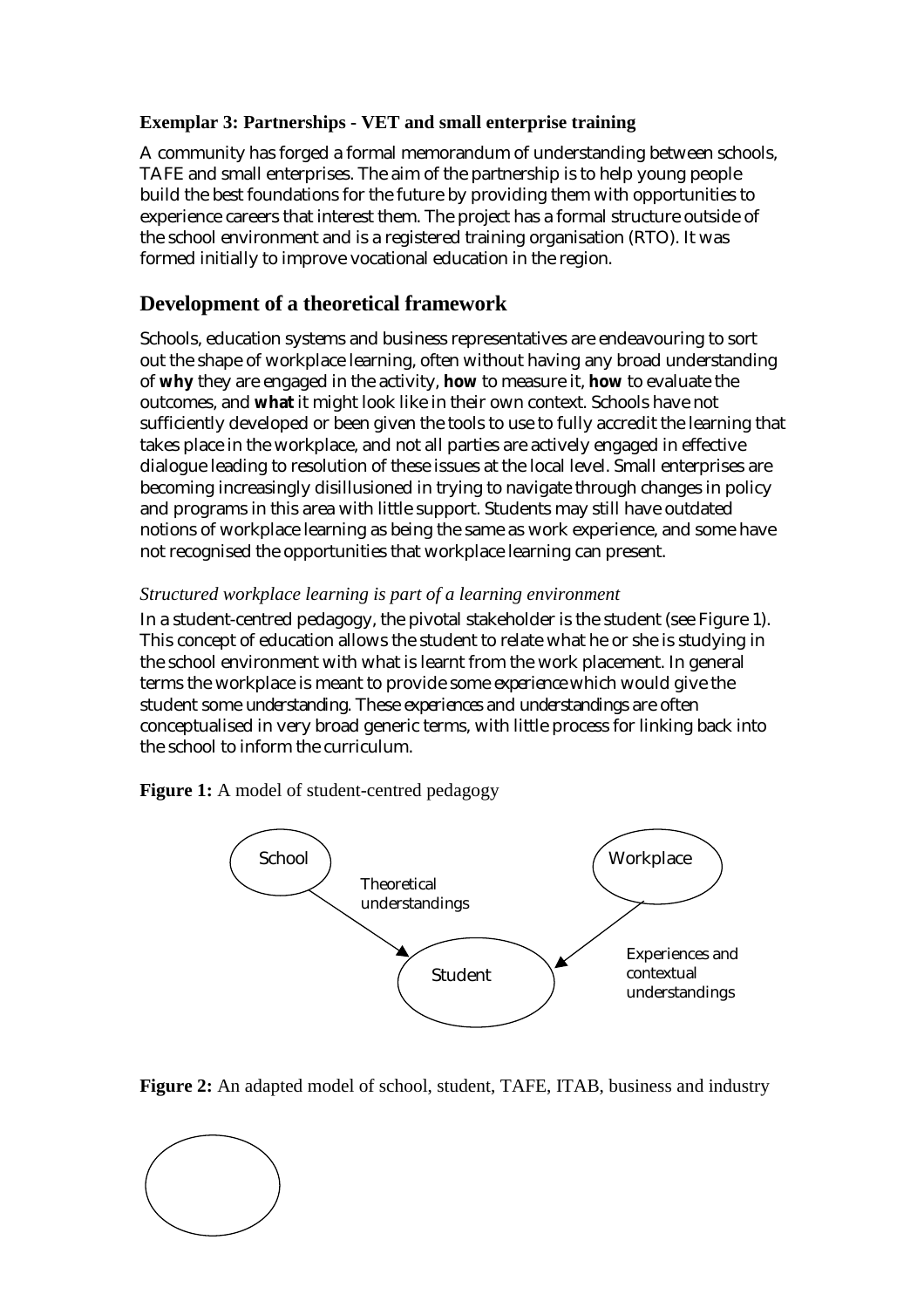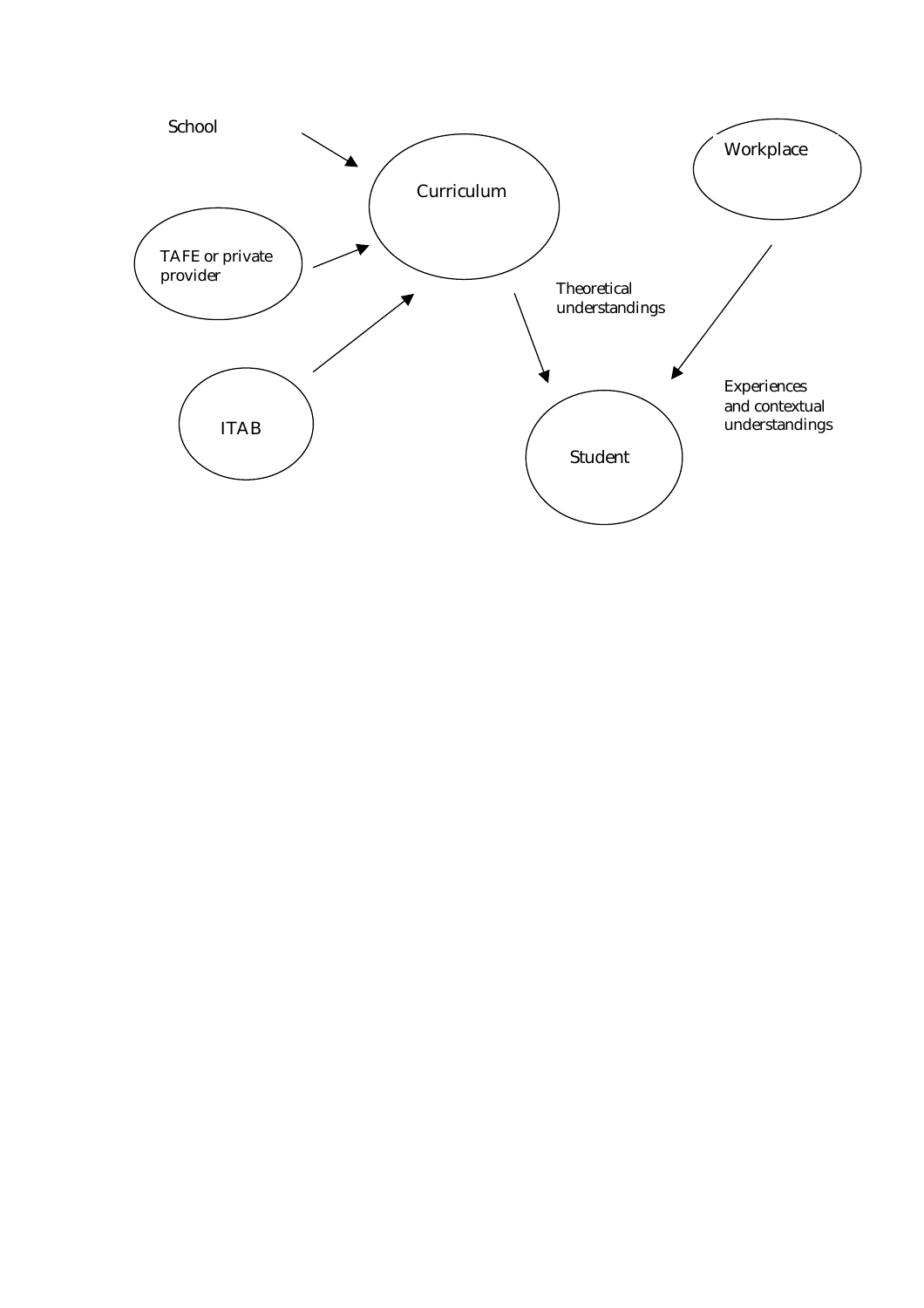In the Figure 2 model, the student can develop industry-specific competencies that have been learnt in the workplace. The clarification of what competencies have been developed in the workplace, the school and TAFE, have been carved up between the stakeholders, and all that is required is for the student to learn these competencies and be assessed by each of the parties to varying degrees to gain accreditation. The model in Figure 3 has the potential to provide SWL which gives all stakeholders a role in the design, delivery and assessment of the learning that occurs. However, it is most beneficial when utilised with big business which has the training resources to be involved, or with a representative association of employers (as in the case of the Motor Traders Association).



**Figure 3:** School, student and workplace linkages

#### *An initial local level partnership - what is the benefit to the small business?*

At a local level it becomes more possible for schools to develop links with small enterprises which can inform the design of workplace learning. There are, however, implications for the resourcing, training and involvement of both parties. If these barriers can be overcome, there exists a possibility for schools and small businesses to form local level partnerships, where the small business can have an input into what its role may be in the students' learning and the benefit of providing workplace learning. Further development of these models at a local level would need to begin to blur the boundaries that separate the school and the workplace.

#### *We are in small enterprises, thank you - a more developed model*

With 32% of small enterprises not surviving the first year and only 8% surviving past ten years, the interest of these businesses in, and the time that they can allocate to, workplace learning must be regarded as minimal at best, within the current paradigm.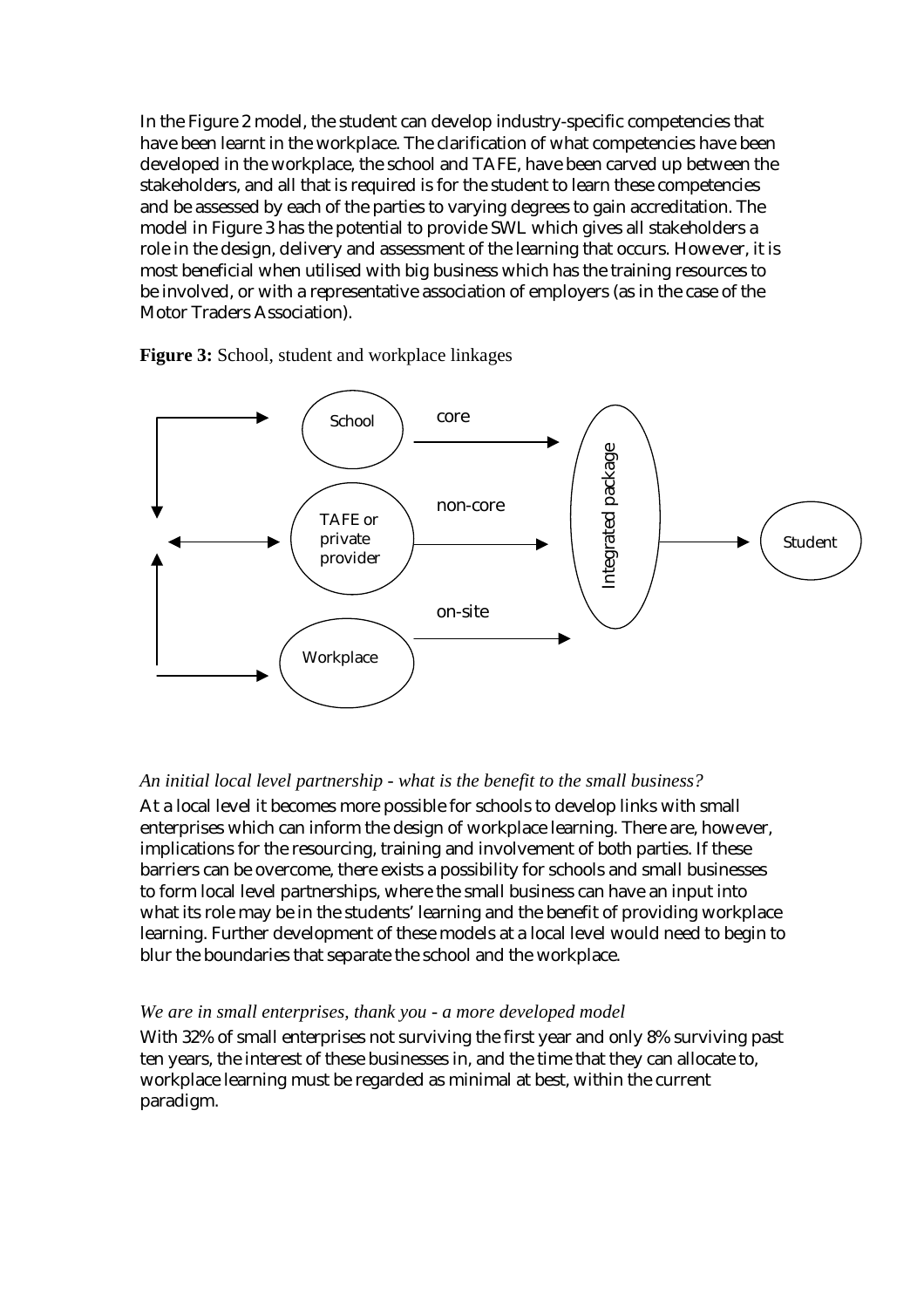The prime function of any business at a micro level is to make money; to remain in business. However, the relationship between the school, the student and the small enterprise has to be seen in a radically different light.

There is a need to examine ways in which the student or the school can *value add* to the prime role of the small enterprise, in the same way as the small enterprise is asked to value add to the student's learning and meet the requirements of the prime function of the school in provision of student education and links to the labour market. The first step in this direction is to come to view the student as an active participant in the process. The student brings skills, attributes, attitudes and outside knowledge to the workplace that can enhance the operation of the small enterprise.

In business terminology, there is a *transaction* occurring which can have mutual benefit.

#### **What the small enterprise can offer:**

- a more personal and supportive work environment conducive to mentoring
- knowledge about the operation of the small enterprise as a whole entity
- product knowledge
- links to other small enterprises and local networks
- an opportunity to develop enterprise skills of a generic nature
- practical experience of the world of work
- possible future traineeship or apprenticeship opportunities.

#### **What the school can offer:**

- a pool of skilled young people who can value add to the enterprise
- community recognition for participating small enterprises
- accreditation for the student
- staff support to the student and the small enterprise
- management of the placement
- information about various VET initiatives, traineeship and apprenticeship programs and possible wage subsidies
- assistance with assessment processes and instruments
- access to different community networks for the small enterprise
- back up and support of a large school community.

#### **What the student can offer:**

- another pair of hands to the operation of the small enterprise or a particular product
- skills and knowledge that may not currently exist within the small enterprise (for example, IT and graphic design skills)
- staffing to overcome a temporary problem facing the small enterprise
- an outside and youthful perspective on the operation of the small enterprise
- product design, development and marketing ideas.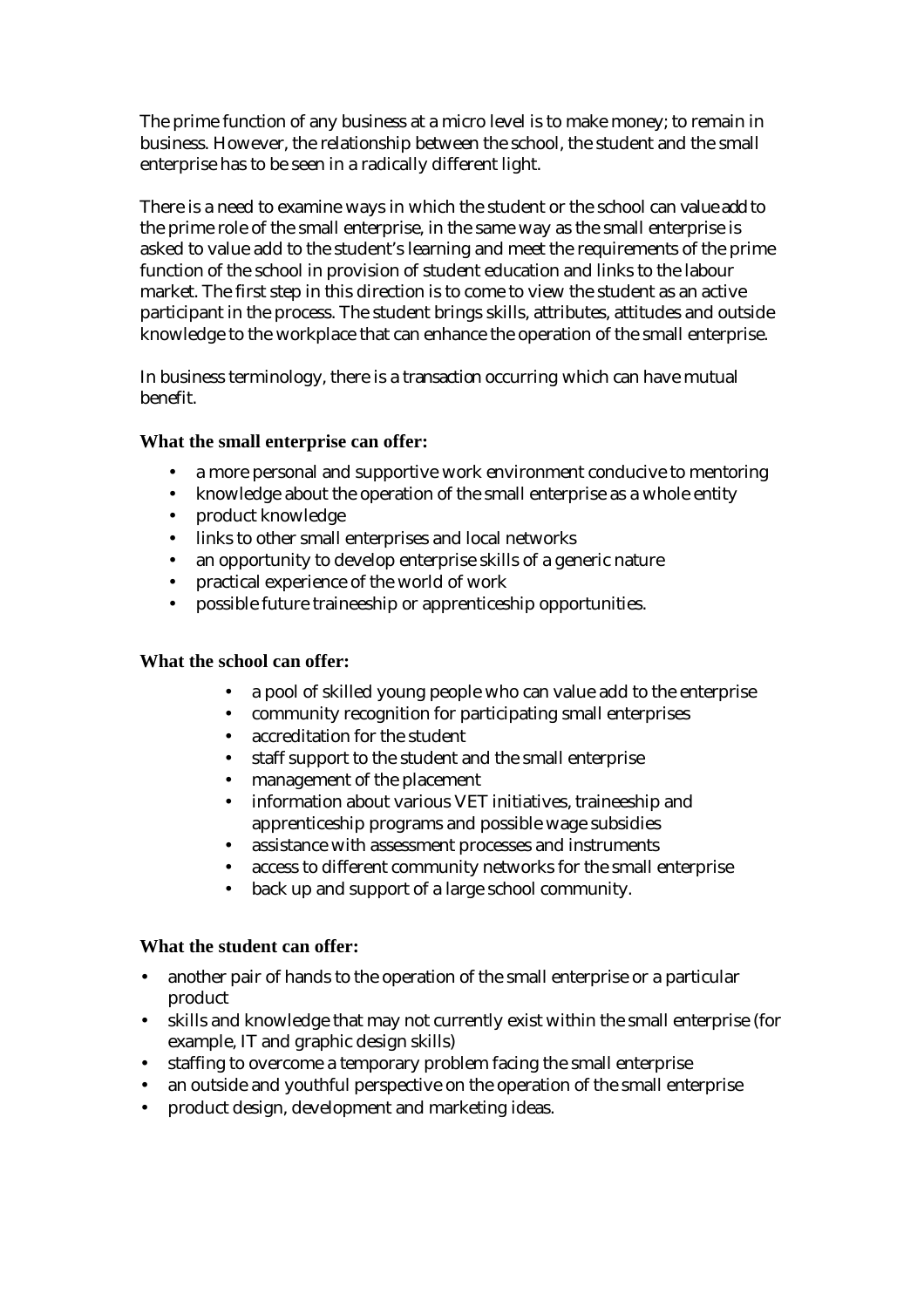In using this notion of a business transaction, the benefits to each player can be clearly documented and all parties are engaged in a learning partnership which can be an active and ongoing process.

#### *The missing stakeholder - refining the partnership and the transaction*

Schools, small enterprises and students are not operating in a vacuum where learning occurs in isolation from other dynamics. The student learns from family, peers and a whole range of community structures as well as the school and the workplace environment. The school and the small enterprise operate within a community context which is the milieu of their operation. If the community is severely socially disadvantaged with high levels of welfare dependency, then the expectations of the school, the student and the small enterprise can be significantly lowered. The transaction between the stakeholders is consequently diminished. All four parties need to be viewed as a part of the transaction with an analysis of the benefit to each party, and all are part of a learning partnership. To be stakeholders in a learning partnership, each party needs to identify why they are participating, what they bring to the transaction, how they propose to undertake it and what they potentially gain from it.

This model of a learning partnership between the stakeholders has the potential to rejuvenate communities and develop enterprising communities where all sectors of the community have a role to play. The model stresses the importance of the 'transaction' as being pivotal to an analysis of workplace learning, and brings workplace learning back into its relevant context.

#### *Small business and enterprise - what small business wants in employees*

Small business is by its very nature enterprising, yet generally the school is not teaching young people enterprise skills. This is central to the relationship between the school and business and industry generally. There is very often a cultural gap in each other's perceptions of what skills and attitudes young people need to have in order to be work ready.

A survey of recruitment practices by Australian companies undertaken by the National Industry Education Forum of the Business Council of Australia in 1995 (Stanton 1995) found the following types of responses to the question 'Could you describe the major competencies/attributes that you look for in recruiting staff from outside the organisation for entry-level positions at non-graduate or management level?':

- interpersonal skills
- initiative, adaptability, flexibility
- hire the smile and attitude and train the rest
- ability to want to learn
- we believe that you can train skills and knowledge, not attitude
- motivated self-starter, initiative, flexibility, independence, drive
- ability to think broadly
- ability to embrace change.

# *Transition from student-centred pedagogy to adult learning*

Workplace learning is a time of transition, when students are moving from one set of learning principles where they have been generally dependent in the learning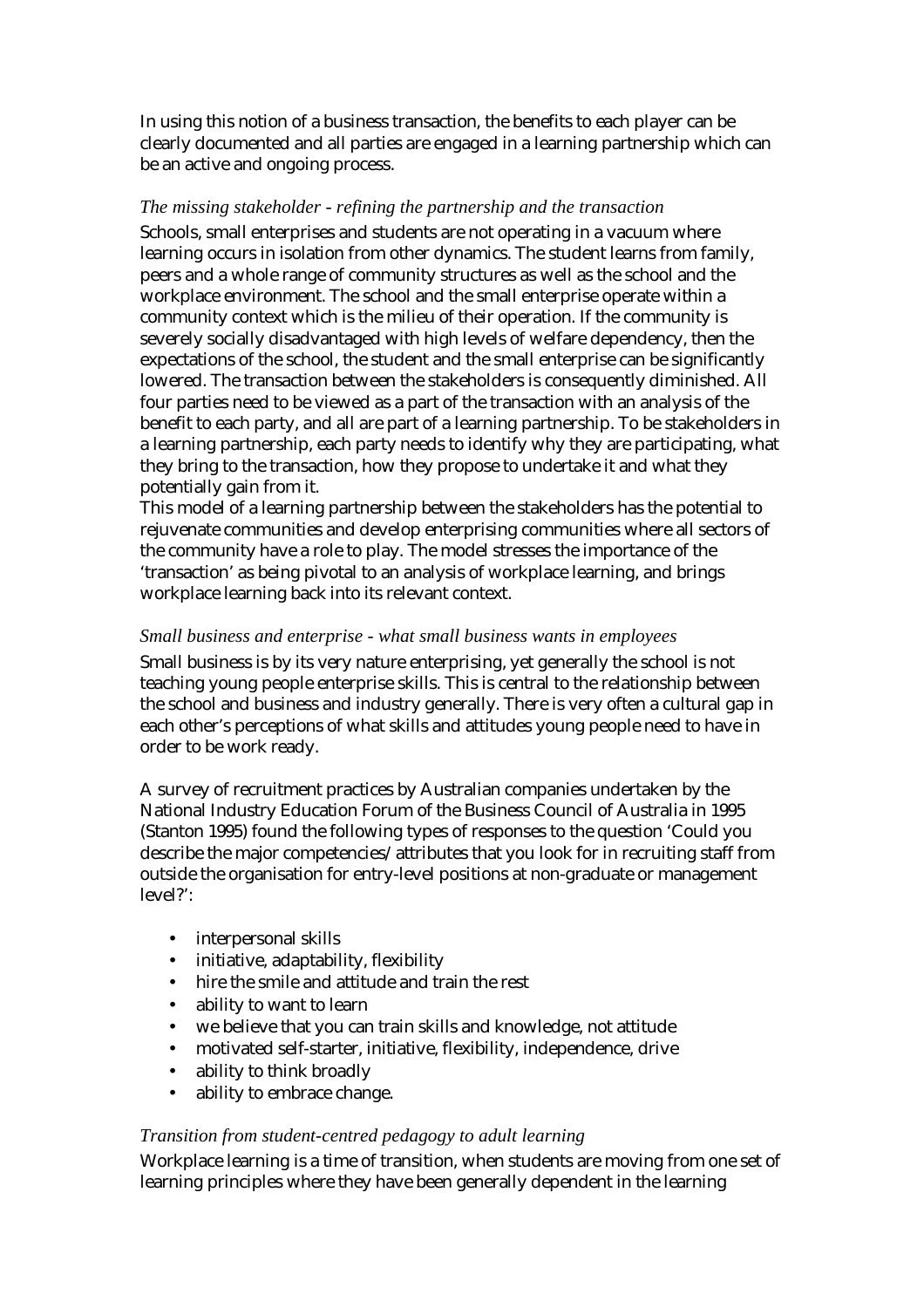process toward a more independent adult learning model. In this time of transition, the student has a foot in both camps. The role of the mentor in this situation is critical. The mentor is the person who assists the transition between learning styles, and in essence assists the young person through a 'rite of passage' into the adult world.

If the student is moving into an adult learning model, then it is also informative to examine the characteristics of an adult learner. Such a model is based on four crucial assumptions (according to Knowles 1984) about the characteristics of adult learners that are different from assumptions about child learners. As persons mature:

- their self-concept moves from being a dependent personality toward one of being a self-directing human being;
- they accumulate a growing reservoir of experience that becomes an increasing resource for learning;
- their readiness to learn becomes oriented increasingly to the developmental tasks of their social roles; and
- their time perspective changes from one of postponed application of knowledge to immediacy of application.

#### *Roles of the stakeholders in a learning partnership*

The student needs to have a good understanding of the theory of what they are being taught in the school; to be able to observe the workplace and experiment and apply knowledge in a real context outside the school environment; and to reflect on the experience and to make sense of it. They also need to be able to relate the results of this process back to the school to inform future developments.

The school needs to ensure that what is being taught is capable of being applied and is of relevance in the workplace. They also need to allow for and encourage modification in the light of feedback from students, employers and the community. The school also needs to be involved in active experimentation to advance its theory and knowledge base. The workplace needs to be cognisant of what is being taught in the schools and the extent to which it is relevant in the workplace.

The business also should be prepared to modify and adapt its function in the light of new ideas and emergent technologies.

#### *What an enterprising learning partnership could look like*

To most effectively market appropriate and relevant skills to small business, enterprise learning seeks to develop competencies in students that comprise some 65% of the Australian workforce - and yet have been the most neglected form of school learning. Enterprise learning cannot be *taught* in isolation from the *experience* of the workplace and the community. For enterprise learning to occur, there needs to be a partnership between schools and small business enterprises where theory and practice can be integrated into the student's praxis. The resultant experience of *success* leads to attitudinal change and development of a range of competencies which enhance the employability of the student.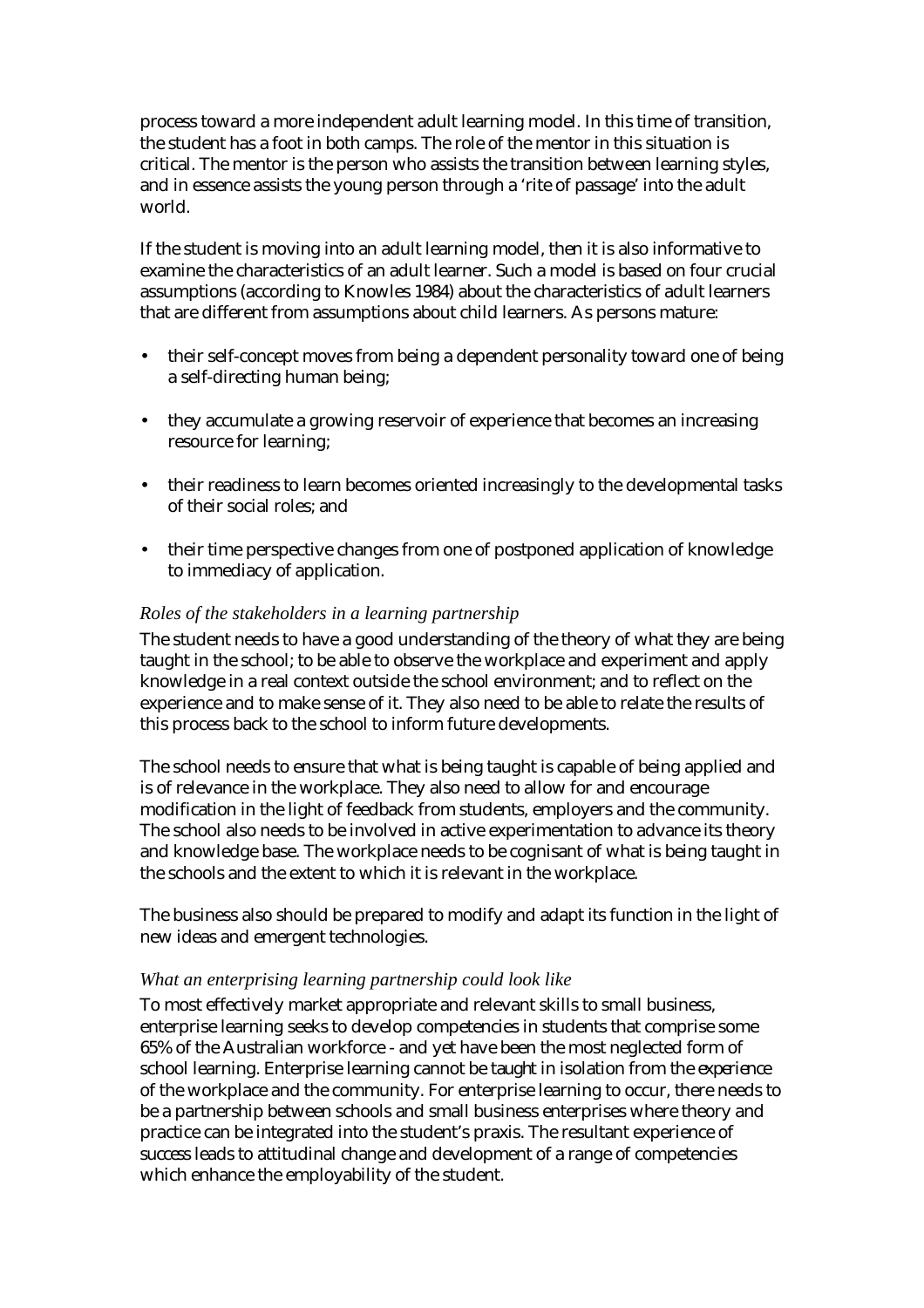#### *The action research process*

Put simply, action research is *learning by doing -* a group of people (school, small enterprise, community agency, local government, students) identify a problem, do something to resolve it, see how successful their efforts were, and, if not satisfied, try again. Kemmis (1998**)** has developed a simple model of the cyclical nature of the typical action research process. Each cycle has four steps: plan, act, observe and reflect. When applied to the learning partnerships that are being proposed, the model could take on a shape as in Figure 4, which involves all the partners in the process and the outcomes of the process.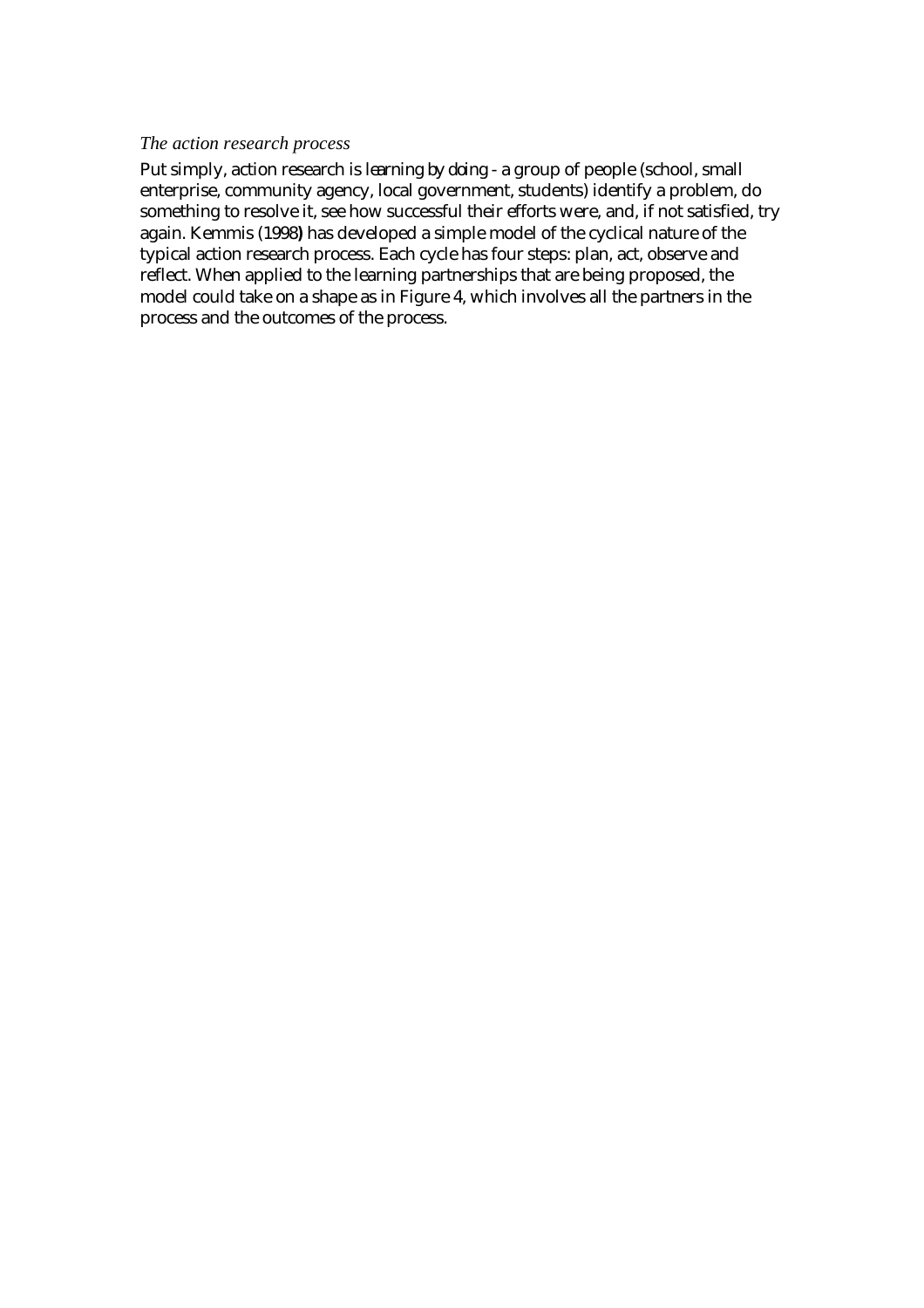#### **Figure 4:** The action research process applied to a learning partnerships model



# **Summary**

The theoretical framework developed in this section provides a model that moves SWL away from its narrow perspective into a whole of community and adult enterprise learning framework. This study has shown there is an urgent need to further improve the relationships between schools and small enterprises, to foster SWL for young people. The case studies of good practice provide a strong indication of the type of directions that would be taken. The theoretical framework reinforces the need for partnerships within the community.

# **Authors' note**

This paper is a summary of a larger research report which fully analyses the research project 'Small Enterprise Workplace Learning – Links to School Vocational Education', which will be available from NCVER later this year. The researchers were James Mulraney, Peter Turner, Roger Harris, Frank Wyatt and Teri Gibson.

# **References**

Adkisson DL and Lane S (1995) Tech prep and school-to-work = career pathways. NASSP Bulletin, vol 79, no 574, November, pp 34-38.

Ainley J and Fleming M (1997) School-industry programs national survey 1996. Sydney: Australian Student Traineeship Foundation.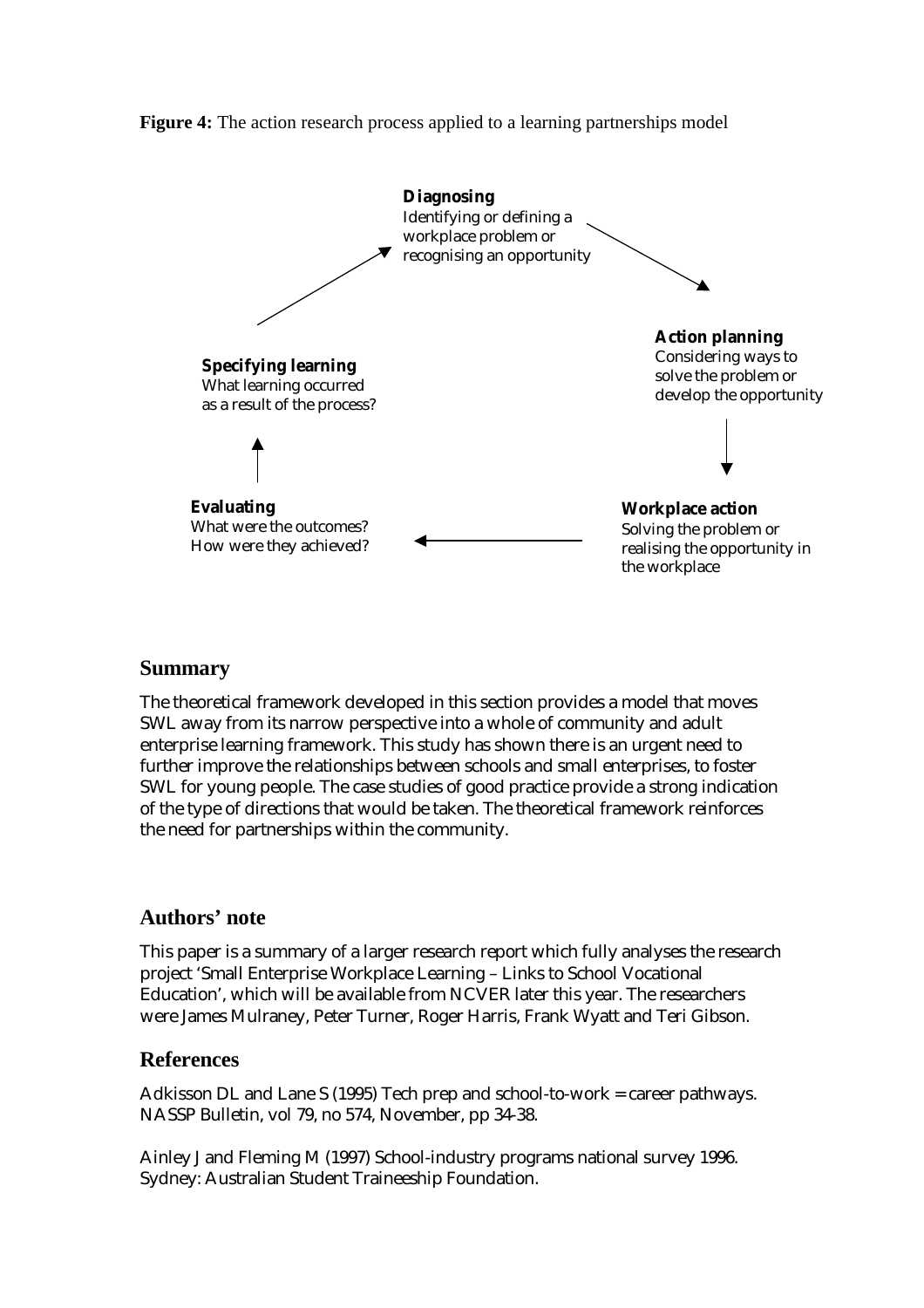Anisef P and Axelrod P (eds) (1993) Transitions: schooling and employment in Canada. Toronto, Ontario: Thompson Educational Publishing.

Atweh W, Kemmis S and Weekes P (1998) Action research in practice: partnerships for social justice. United Kingdom: Routledge/MacMillan, p 151.

Australian National Training Authority (1996) Small Business Training Policy Framework. Brisbane: Australian National Training Authority.

Australian Student Traineeship Foundation. Tips for industry/education partnerships: the difference between SWL and work experience (brochure).

Athanasou J (1996) Some features of school-industry programs in Australia: a study of cooperative vocational education projects. Australian and New Zealand Journal of Vocational Education Research, vol 4, no 1, pp 1-13.

Bagnall RG (1996) The nature and ethics of workplace learning embeddedness. In J Stevenson (ed) Learning in the workplace: tourism and hospitality. An initial examination of critical aspects of small businesses in the tourism and hospitality industry. Centre for Skill Formation Research and Development, Griffith University, Mt Gravatt, Queensland, pp 229-243.

Baker M (1995) VET and the training needs of small business. In M Baker and M Wooden (eds) Small and medium sized enterprises and vocational education and training. Adelaide: National Centre for Vocational Education Research, pp 137-152.

Beckett D (1994) Workplace learning: managing cultural change. In F Crowther, B Caldwell, J Chapman, G Lakomski and D Ogilvie (eds) The workplace in education: Australian perspectives. Rydalmere, New South Wales: Edward Arnold Australia, pp 276-285.

Beven F (1996) Implications for training of context-dependent knowledge. In J Stevenson (ed) Learning in the workplace: tourism and hospitality. An initial examination of critical aspects of small businesses in the tourism and hospitality industry. Centre for Skill Formation Research and Development, Griffith University, Mt Gravatt, Queensland, pp 179-186.

Callus R (1994) Research priorities for small business. In Research priorities in vocational education and training: a discussion. Adelaide: National Centre for Vocational Education Research, pp 15-31.

Childs M (1997) A slight breathing space. University of Western Sydney, Work Based Learning Designated Research Group.

Connell RW, Ashenden DJ, Kessler S and Dowsett GW (1982) Making the difference: schools, families and social division. Sydney: George Allen and Unwin.

Cowan L (1996) Community connections workplace applications handbook, 1995-96. A business education partnership project. Bellingham, Washington: Whatcom County Tech Prep Consortium.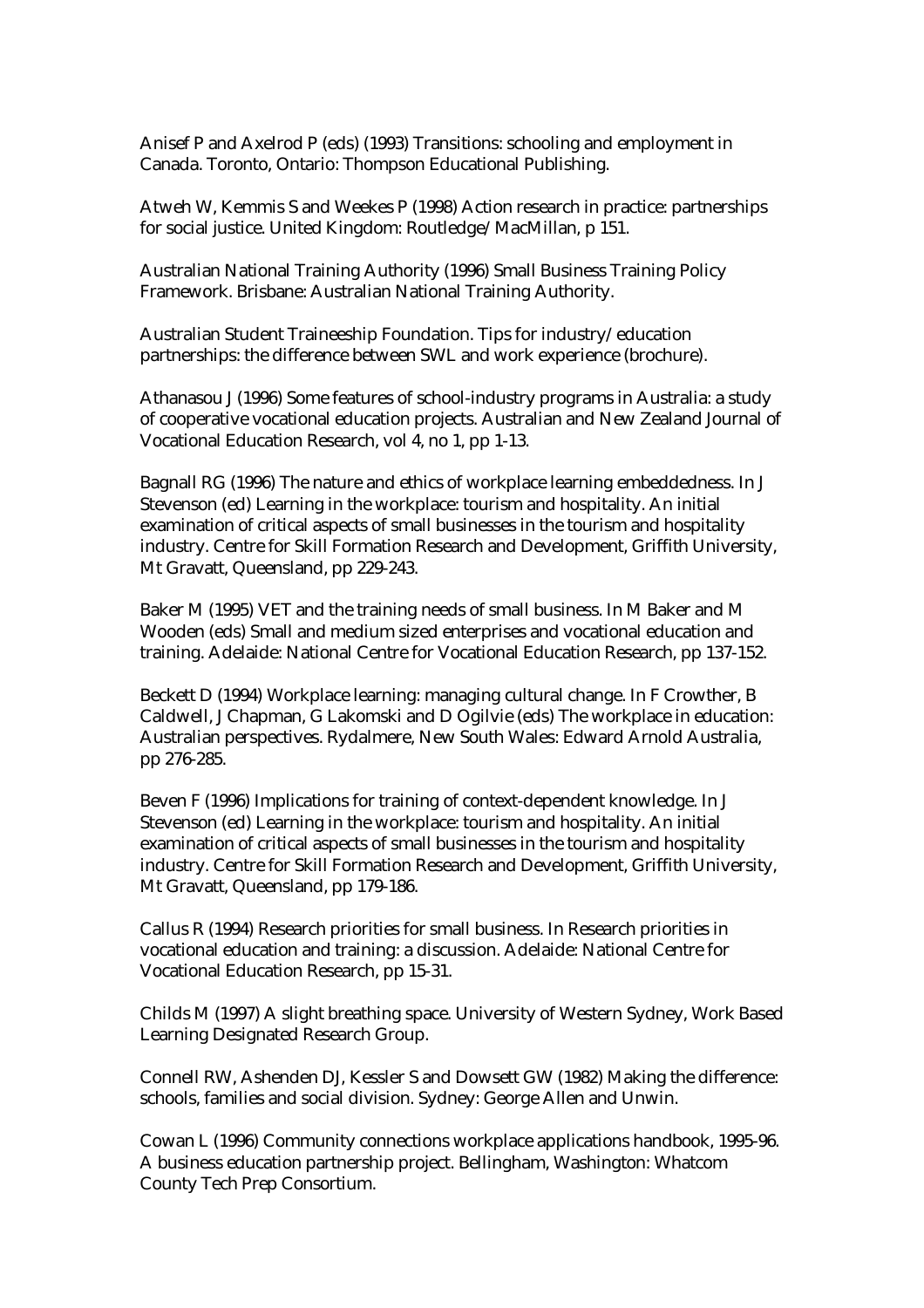Cumming J and Carbines B (1997) Reforming schools through workplace learning. Australian Centre for Equity through Education.

Dykman A (ed) (1996) Powerful partnerships for school-to-career success through business and education cooperation. Alexandria, Virginia: American Vocational Association.

Ellyard P (1997) Learning vocations of the 21st Century. Presented at Building workplace learning communities - Career Educators Association of Victoria Conference, LaTrobe University, Bendigo Campus, July 16-18.

Firebrace S (1995) Skills for the future: small business. Towards a Skilled Australia: National Conference on Vocational Education and Training - inaugural conference of the Australian National Training Authority, Brisbane, 8-10 February. Canberra: Australian Government Publishing Service, pp 231-234.

Fuller DE and Forsaith DM (1994) Training and competitiveness in the small enterprise sector: evidence from the plastics industry. In Proceedings of The People Factor in Small Enterprise - joint conference of the Small Enterprise Association of Australia and New Zealand and the Institute of Industrial Economics.

Funnell B and Ainsworth P (1996) The nature of the tourism market as an occupational field and the place of small businesses and training within it. In J Stevenson (ed) Learning in the workplace: tourism and hospitality. An initial examination of critical aspects of small businesses in the tourism and hospitality industry. Centre for Skill Formation Research and Development, Griffith University, Mt Gravatt, Queensland, pp 245-289.

Gibb J (1997) Review of research: VET and small business. Adelaide: National Centre for Vocational Education Research.

Gibson T (1997) Critical exemplars: using Flannagans critical incident technique to describe critical aspects of practice (submitted to the British Journal of Advanced Nursing).

Grant M, Newey D and Spanglett G (1997) Youth enterprise. Paper prepared for the International Development Centre, Canada.

Harris R, Simons M and Bone J (2000) More than meets the eye? Rethinking the role of workplace trainer. Adelaide: National Centre for Vocational Education Research.

Harris R, Willis P, Simons M and Underwood F (1998) Learning the job: juggling the messages in on- and off-job training. Adelaide: National Centre for Vocational Education Research.

Harvey MJ (1984) Pupil awareness of the career pathways and choice points in the high school. Educational Review (UK), vol 36, no 1, pp 53-66.

Kanes C (1996) Using mathematical ideas and techniques. In J Stevenson (ed) Learning in the workplace: tourism and hospitality. An initial examination of critical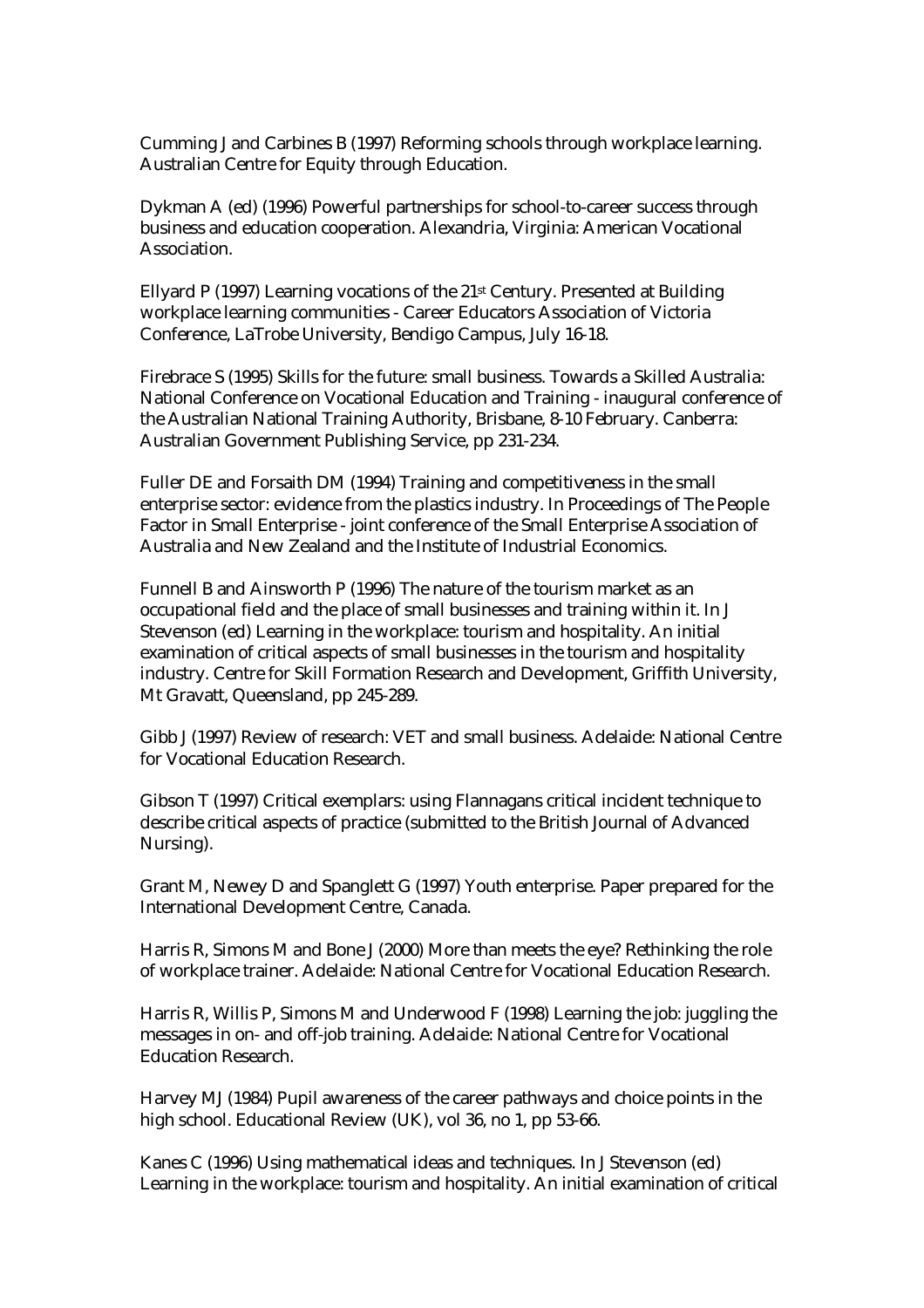aspects of small businesses in the tourism and hospitality industry. Centre for Skill Formation Research and Development, Griffith University, Mt Gravatt, Queensland, pp 51-111.

Karpin D (1995) Enterprising nation. Report of the Industry Task Force on Leadership and Management Skills. Canberra: Australian Government Publishing Service.

Kelleher J and Murray J (1996) Action learning as an example of work based learning. Research and practice: building the links - conference papers of the Victorian VET Research Conference, Edmund Barton Centre, Office of Training and Further Education, Melbourne, 12-13 October 1995.

Kemmis S and McTaggart R (eds) (1998) The action research reader. Geelong: Deakin University Press.

Knowles M (1973) The adult learner - a neglected species. Houston: Gulf Publishing.

Kohl DA (1984) Experiential learning: experiential learning as the source of learning and development. New Jersey: Prentice-Hall.

Lundberg D (1997) Review of research: entry level training. Adelaide: National Centre for Vocational Education Research.

Middleton H (1996) Solving complex problems. In J Stevenson (ed) Learning in the workplace: tourism and hospitality. An initial examination of critical aspects of small businesses in the tourism and hospitality industry. Centre for Skill Formation Research and Development, Griffith University, Mt Gravatt, Queensland, pp 112-122.

Misko J (1998) School students in workplaces – what are the benefits? Adelaide: National Centre for Vocational Education Research.

Morgan S (1994) Challenge: to identify the incentives that would encourage employers to participate in work-based learning programs in order to prepare young workers to secure and succeed in full-time jobs. EQW Issues no 6, National Centre on the Education Quality of the Workforce: Philadelphia, PA. Washington, DC: Office of Educational Research and Improvement.

Morrow A (1996) Vocational education in secondary schools - a policies perspective. In F J Bonaventura (ed) Flexible futures: vocational education and training in Victorian secondary schools. Career Education Association of Victoria, pp 5-14.

Muraski EJ and Whiteman D (1991) An employer needs assessment for vocational education. California: Porterville College.

National Board of Employment, Education and Training (1994) The role of schools in vocational preparation of Australia's senior secondary students: a discussion paper. Canberra: Commonwealth of Australia.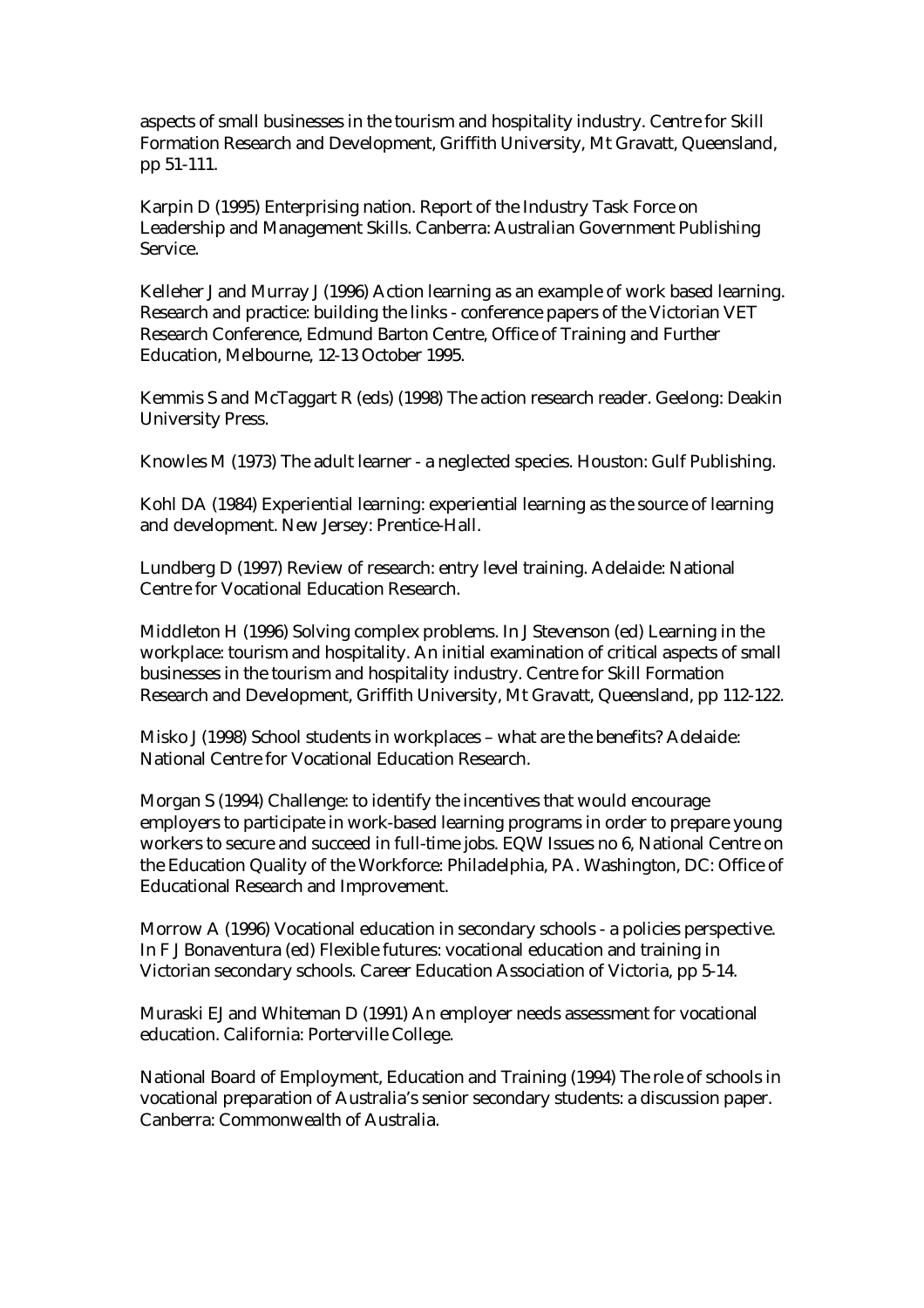North Carolina State Department of Community Colleges (1995) A matter of facts: the North Carolina Community College System Fact Book, 1995. North Carolina: Raleigh.

Patterson A (1992) Pathways between schools and TAFE: Mowbray College case study. Jolimont, Victoria: Incorporated Association of Registered Teachers of Victoria (IARTV).

Raber SM and Merchlinsky SR (1995) An evaluation of the Southern Maryland Educational Consortiums Tech Prep Program: final report, COSMOS Corporation, Bethesda, MD, Southern Maryland Educational Consortium, La Plata. Washington, DC: Office of Vocational and Adult Education.

Roberts DA (1995) Making the transition – cultural reproduction in the marketplace. Unpublished thesis, University of Melbourne.

Robinson C (1999) Promoting a training culture in industry. In C Robinson and K Arthy (eds) Lifelong learning. Developing a training culture. Adelaide: National Centre for Vocational Education Research, pp 1-22.

Rouse C (1995) Tech Prep career passports for rewarding futures. NASSP Bulletin, vol 79, no 574, pp 39-45.

Ryan R (1997) Review of research: vocational education in schools. Adelaide: National Centre for Vocational Education Research.

Schoelkopf J (1995) Frequently asked questions about tech prep/school-to-work career pathways. NASSP Bulletin, vol 79, no 574, pp 14-18.

Smith A, Roberts P, Noble C, Hayton G and Thorne E (1996) Enterprise training: the factors that affect demand. Final report, volume 1. Melbourne: State Training Board.

Stanton J (1995) Business, industry and key competencies. National Industry Education Forum, Melbourne.

Sungaila H (1994) Education, work and training, a postmodernist thought. In F Crowther, B Caldwell, J Chapman, G Lakomski and D Ogilvie (eds) The workplace in education: Australian perspectives. Rydalmere, New South Wales: Edward Arnold Australia, pp 246-251.

Taskforce on Pathways in Education and Training (1992) Report. Department of School Education, Ministry of Employment, Post-Secondary Education and Training, Melbourne.

Theders R (1994) Model partnership with a large corporation: partnership model: the Clark-Theders Insurance Agency, Inc. In A Dykman (ed) (1996) Powerful partnerships for school-to-career success through business and education cooperation. Alexandria, VA: American Vocational Association.